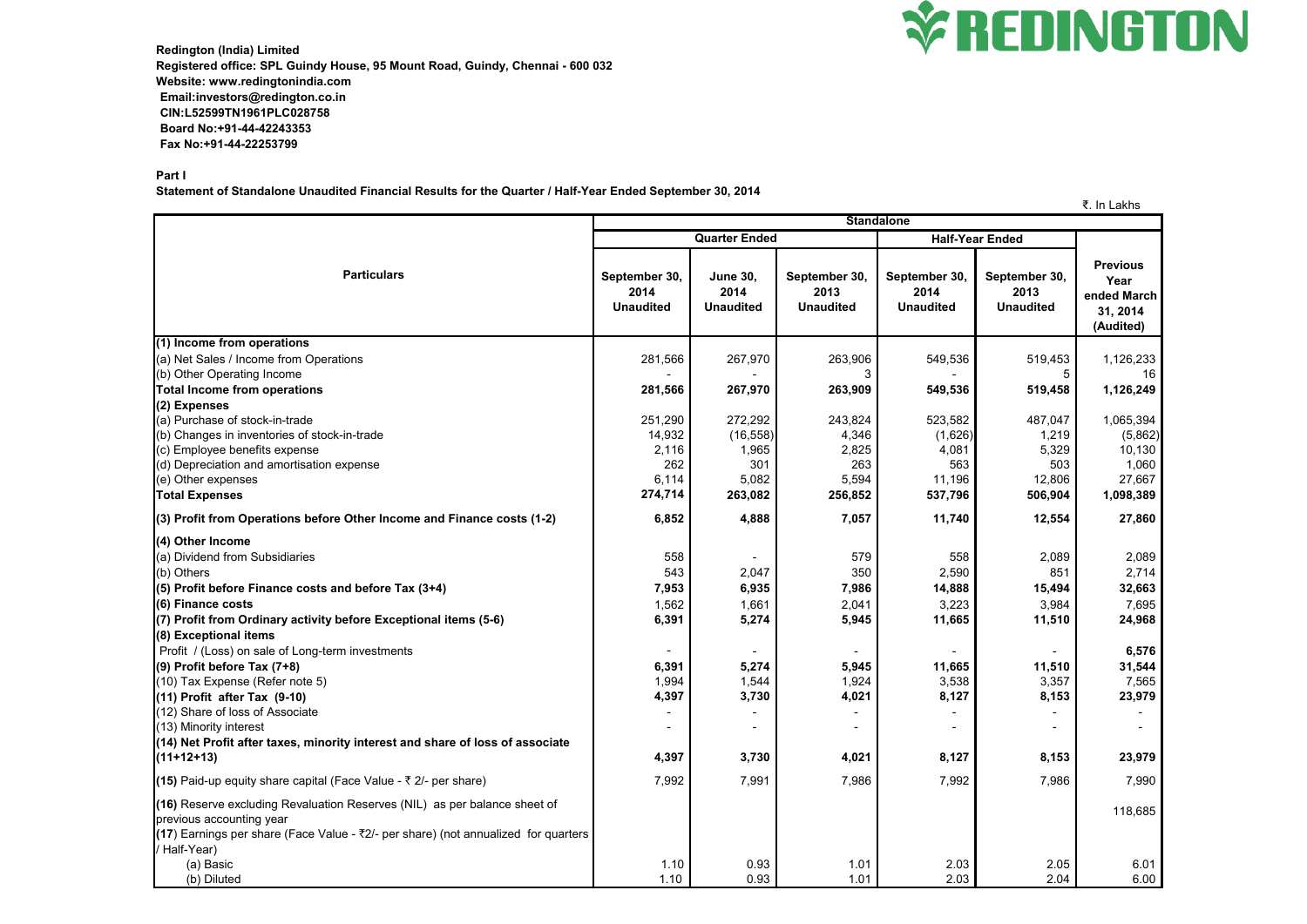

**Statement of Consolidated Unaudited Financial Results for the Quarter / Half-Year Ended September 30, 2014**

|                                                                                                                                                                                                                                                                                                                                                                                                                                                                                                                                                                        |                                                                                         |                                                                                  |                                                                                  |                                                                                              |                                                                                    | ₹. In Lakhs                                                                                      |  |
|------------------------------------------------------------------------------------------------------------------------------------------------------------------------------------------------------------------------------------------------------------------------------------------------------------------------------------------------------------------------------------------------------------------------------------------------------------------------------------------------------------------------------------------------------------------------|-----------------------------------------------------------------------------------------|----------------------------------------------------------------------------------|----------------------------------------------------------------------------------|----------------------------------------------------------------------------------------------|------------------------------------------------------------------------------------|--------------------------------------------------------------------------------------------------|--|
|                                                                                                                                                                                                                                                                                                                                                                                                                                                                                                                                                                        | <b>Consolidated</b>                                                                     |                                                                                  |                                                                                  |                                                                                              |                                                                                    |                                                                                                  |  |
|                                                                                                                                                                                                                                                                                                                                                                                                                                                                                                                                                                        | <b>Quarter Ended</b>                                                                    |                                                                                  |                                                                                  | <b>Half-Year Ended</b>                                                                       |                                                                                    |                                                                                                  |  |
| <b>Particulars</b>                                                                                                                                                                                                                                                                                                                                                                                                                                                                                                                                                     | September 30,<br>2014<br><b>Unaudited</b>                                               | <b>June 30,</b><br>2014<br><b>Unaudited</b>                                      | September 30,<br>2013<br><b>Unaudited</b>                                        | 2014<br><b>Unaudited</b>                                                                     | September 30, September 30,<br>2013<br><b>Unaudited</b>                            | <b>Previous Year</b><br>ended<br>March 31,<br>2014<br>(Audited)                                  |  |
| (1) Income from operations                                                                                                                                                                                                                                                                                                                                                                                                                                                                                                                                             |                                                                                         |                                                                                  |                                                                                  |                                                                                              |                                                                                    |                                                                                                  |  |
| (a) Net Sales / Income from Operations<br>(b) Other Operating Income<br><b>Total Income from operations</b>                                                                                                                                                                                                                                                                                                                                                                                                                                                            | 775,778<br>775,778                                                                      | 715,586<br>715,587                                                               | 667,430<br>12<br>667,442                                                         | 1,491,364<br>1,491,365                                                                       | 1,269,640<br>15<br>1,269,655                                                       | 2,794,066<br>30<br>2,794,096                                                                     |  |
| (2) Expenses                                                                                                                                                                                                                                                                                                                                                                                                                                                                                                                                                           |                                                                                         |                                                                                  |                                                                                  |                                                                                              |                                                                                    |                                                                                                  |  |
| (a) Purchase of stock-in-trade<br>(b) Changes in inventories of stock-in-trade<br>(c) Employee benefits expense<br>(d) Depreciation and amortisation expense<br>(e) Other expenses                                                                                                                                                                                                                                                                                                                                                                                     | 722,351<br>9,898<br>11,575<br>994<br>16,080                                             | 709,026<br>(31,092)<br>10,903<br>1,012<br>13,936                                 | 603,787<br>24,080<br>10,426<br>1,004<br>13,281                                   | 1,431,377<br>(21, 194)<br>22,478<br>2,006<br>30,016                                          | 1,211,268<br>(18, 333)<br>19,904<br>1,834<br>27,777                                | 2,662,190<br>(33,209)<br>41,056<br>3,850<br>58,511                                               |  |
| <b>Total Expenses</b>                                                                                                                                                                                                                                                                                                                                                                                                                                                                                                                                                  | 760,898                                                                                 | 703,785                                                                          | 652,578                                                                          | 1,464,683                                                                                    | 1,242,450                                                                          | 2,732,398                                                                                        |  |
| (3) Profit from Operations before Other Income and Finance costs (1-2)                                                                                                                                                                                                                                                                                                                                                                                                                                                                                                 | 14,880                                                                                  | 11,802                                                                           | 14,864                                                                           | 26,682                                                                                       | 27,205                                                                             | 61,698                                                                                           |  |
| (4) Other Income<br>(a) Dividend from Subsidiaries<br>(b) Others<br>$(5)$ Profit before Finance costs and before Tax $(3+4)$<br>(6) Finance costs<br>(7) Profit from Ordinary activity before Exceptional items (5-6)<br>(8) Exceptional items<br>Profit / (Loss) on sale of Long-term investments<br>(9) Profit before Tax (7+8)<br>(10) Tax Expense (Refer note 5)<br>$(11)$ Profit after Tax $(9-10)$<br>(12) Share of loss of Associate<br>(13) Minority interest<br>(14) Net Profit after taxes, minority interest and share of loss of associate<br>$(11+12+13)$ | 1,283<br>16,163<br>3,792<br>12,371<br>12,371<br>3,352<br>9,019<br>(5)<br>(419)<br>8,595 | 3,032<br>14,834<br>3,988<br>10,846<br>10,846<br>2,311<br>8,535<br>(843)<br>7,692 | 1,361<br>16,225<br>5,049<br>11,176<br>11,176<br>3,203<br>7,973<br>(366)<br>7,607 | 4,315<br>30,997<br>7,780<br>23,217<br>23,217<br>5,663<br>17,554<br>(5)<br>(1, 262)<br>16,287 | 2,503<br>29,708<br>9,476<br>20,232<br>20,232<br>5,904<br>14,328<br>(636)<br>13,692 | 6,413<br>68,111<br>18,693<br>49,418<br>(907)<br>48,511<br>12,718<br>35,793<br>(2, 129)<br>33,664 |  |
| (15) Paid-up equity share capital (Face Value - $\bar{\tau}$ 2/- per share)                                                                                                                                                                                                                                                                                                                                                                                                                                                                                            | 7,992                                                                                   | 7,991                                                                            | 7,986                                                                            | 7,992                                                                                        | 7,986                                                                              | 7,990                                                                                            |  |
| (16) Reserve excluding Revaluation Reserves (NIL) as per balance sheet of<br>previous accounting year<br>(17) Earnings per share (Face Value - ₹2/- per share) (not annualized for quarters  <br>/ Half-Year)                                                                                                                                                                                                                                                                                                                                                          |                                                                                         |                                                                                  |                                                                                  |                                                                                              |                                                                                    | 194,140                                                                                          |  |
| (a) Basic<br>(b) Diluted                                                                                                                                                                                                                                                                                                                                                                                                                                                                                                                                               | 2.15<br>2.15                                                                            | 1.93<br>1.92                                                                     | 1.91<br>1.90                                                                     | 4.08<br>4.07                                                                                 | 3.43<br>3.42                                                                       | 8.43<br>8.42                                                                                     |  |

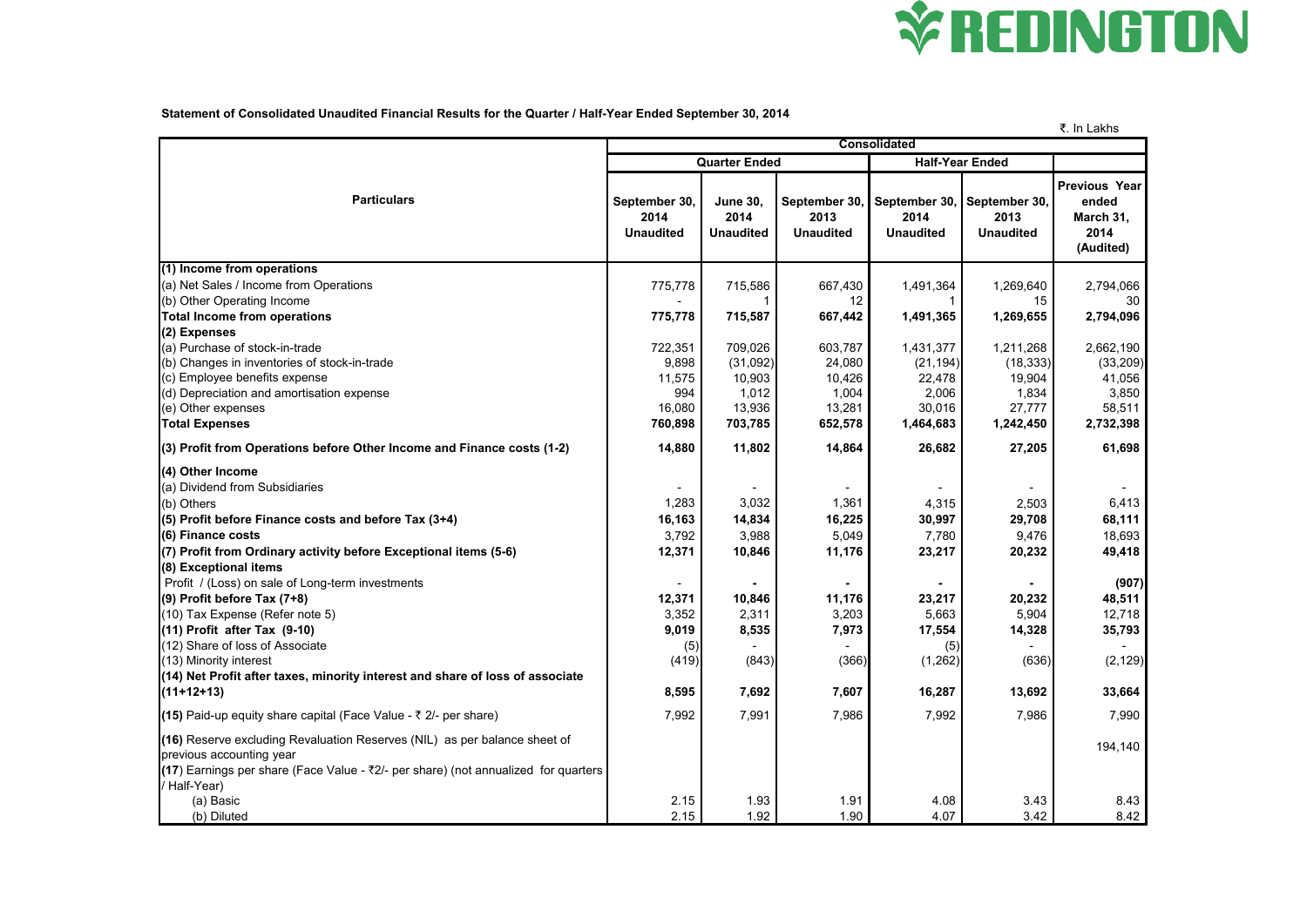

## **Part II Select Information for the Quarter / Half-Year Ended September 30, 2014**

|                                                                                             | <b>Quarter Ended</b>  |                         |                       | <b>Half-Year Ended</b> |                       |                                                 |
|---------------------------------------------------------------------------------------------|-----------------------|-------------------------|-----------------------|------------------------|-----------------------|-------------------------------------------------|
| <b>Particulars</b>                                                                          | September 30,<br>2014 | <b>June 30,</b><br>2014 | September 30,<br>2013 | September 30,<br>2014  | September 30,<br>2013 | <b>Previous Year</b><br>ended March<br>31, 2014 |
| A Particulars of Shareholding                                                               |                       |                         |                       |                        |                       |                                                 |
| (1) Public Shareholding<br>- Number of shares                                               | 326,313,088           | 315,545,418             | 315,250,268           | 326,313,088            | 315,250,268           | 315,454,518                                     |
| - Percentage of shareholding                                                                | 82                    | 79                      | 79                    | 82                     | 79                    | 79                                              |
| (2) Promoters and Promoter Group Shareholding                                               |                       |                         |                       |                        |                       |                                                 |
| a) Pledged / Encumbered<br>b) Non Encumbered                                                | <b>NIL</b>            | <b>NIL</b>              | <b>NIL</b>            | <b>NIL</b>             | <b>NIL</b>            | <b>NIL</b>                                      |
| - Number of shares                                                                          | 73,282,932            | 84,027,302              | 84,027,302            | 73,282,932             | 84,027,302            | 84,027,302                                      |
| - Percentage of shares (as a % of the total shareholding of promoter and<br>promoter group) | 100                   | 100                     | 100                   | 100                    | 100 <sub>1</sub>      | 100                                             |
| - Percentage of shares (as a % of the total share capital of the company)                   | 18                    | 21                      | 21                    | 18                     | 21                    | 21                                              |

| <b>Particulars</b>                             | Quarter Ended September 30, 2014 |
|------------------------------------------------|----------------------------------|
| <b>B INVESTOR COMPLAINTS</b>                   |                                  |
| Pending at the beginning of the Quarter        | <b>NIL</b>                       |
| Received during the Quarter                    | <b>NIL</b>                       |
| Disposed of during the Quarter                 | <b>NIL</b>                       |
| Remaining unresolved at the end of the Quarter | NIL                              |
|                                                |                                  |